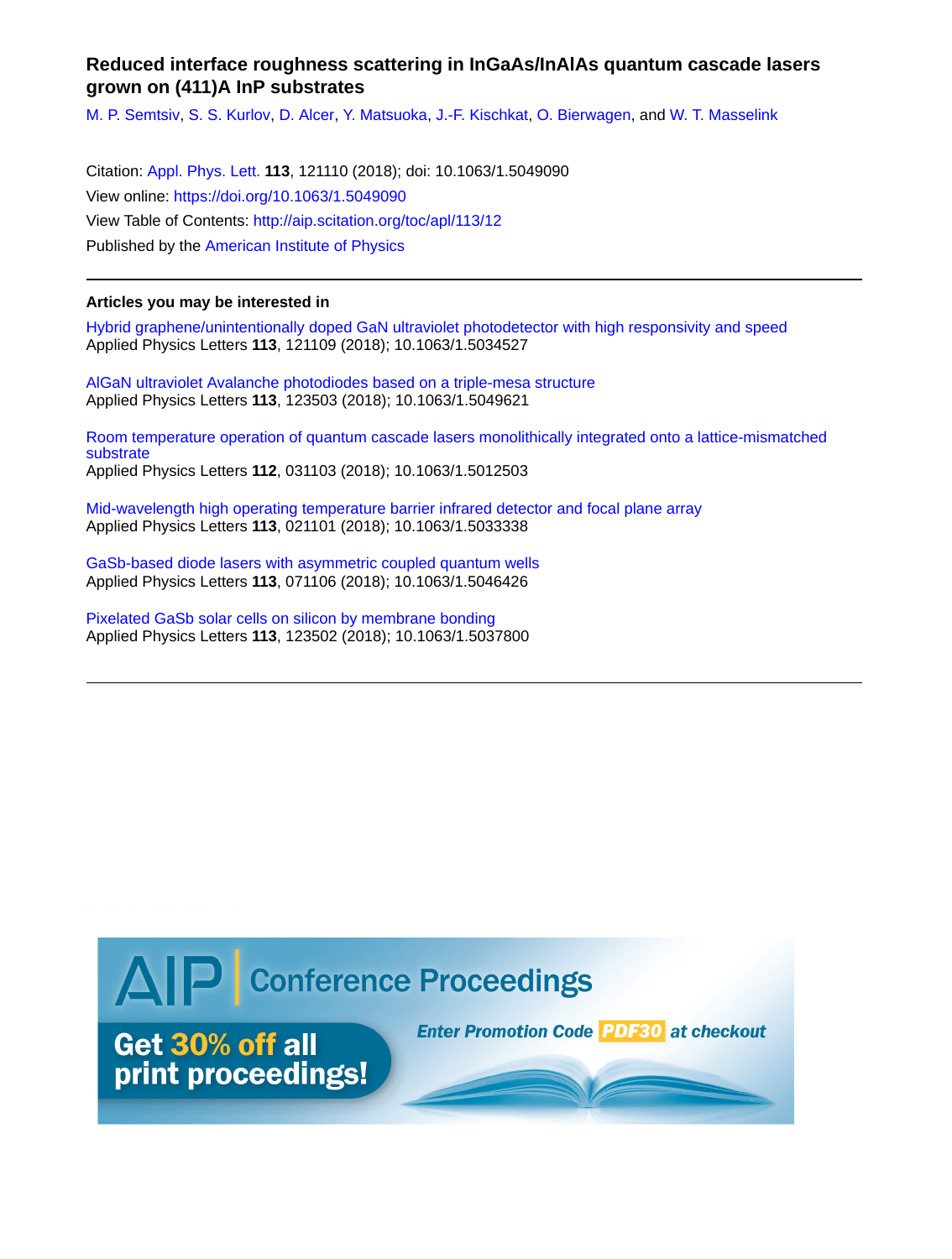

## [Reduced interface roughness scattering in InGaAs/InAlAs quantum cascade](https://doi.org/10.1063/1.5049090) [lasers grown on \(411\)A InP substrates](https://doi.org/10.1063/1.5049090)

M. P. Semtsiv,  $1, a)$  S. S. Kurlov,  $1$  D. Alcer,  $1$  Y. Matsuoka,  $1$  J.-F. Kischkat,  $1$  O. Bierwagen,  $2$ and W. T. Masselink<sup>1</sup>

 $^1$ Department of Physics, Humboldt University Berlin, Newtonstrasse 15, D-12489 Berlin, Germany  $^2$ Paul-Drude-Institut für Festkörperelektronik, Leibniz-Institut im Forschungsverbund Berlin e. V., Hausvogteiplatz 5-7, 10117 Berlin, Germany

(Received 19 July 2018; accepted 6 September 2018; published online 19 September 2018)

Lattice-matched InGaAs-InAlAs quantum cascade lasers were prepared to compare differences between using a (411)A InP substrate and a (100) InP substrate. The lasers grown on the (411)A substrate showed higher gain, lower threshold current density, higher slope efficiency, and twice the power efficiency compared to the otherwise-identical structure on the (100) substrate. This performance improvement is attributed to less interface roughness scattering at the heterointerfaces in the (411)A structure. The lower interface roughness scattering appears to result from the high-spatial frequency steps on the (411)A surface. Published by AIP Publishing. <https://doi.org/10.1063/1.5049090>

Since its first demonstration in  $1994$  $1994$ , the Quantum-Cascade Laser (QCL) has been steadily developed into a laser suited for many applications in the mid-infrared. Besides the wide range of emission wavelengths available today and high-temperature performance with continuouswave operation above  $400 \text{ K}^{2,3}$  $400 \text{ K}^{2,3}$  $400 \text{ K}^{2,3}$  room-temperature power efficiency has been dramatically improved from much less than 1% to now approaching the expected limit of near  $30\%$ <sup>[4–8](#page-4-0)</sup> More power and better power efficiency remain, however, important goals for further research. Regardless of how well optimized a QCL structure's design is, there are two processes that limit efficiency: inelastic longitudinal-optical (LO)-phonon assisted scattering and elastic interfaceroughness (IFR) assisted scattering. $9-13$  Both of these processes degrade efficiency both by mediating non-radiative transitions from the upper laser level into the lower laser level and by mediating scattering out of the upper laser level into higher confined states. The LO-phonon scattering is driven by temperature and can be minimized through clever engineering of the higher-lying states and through thermal management. It can also be altered by breaking of the continuous energy dispersion in high magnetic fields.<sup>[9](#page-4-0),[14](#page-4-0),[15](#page-4-0)</sup> The IFR scattering can be reduced by reducing the product of conduction band offset and the electron probability at interfaces<sup>[16](#page-4-0)</sup> and by reducing the interface roughness through optimized epitaxial growth.<sup>[17](#page-4-0)</sup>

In this paper, we focus on interface roughness scattering and how to effectively reduce it in QCLs. Interface roughness is characterized by two parameters,  $\Delta$  and  $\Lambda$ , where  $\Delta$  is a measure of the roughness amplitude perpendicular to the plane of the interface and  $\Lambda$  describes the lateral extent of the fluctuations.<sup>[18](#page-4-0)</sup> The energy difference of the conduction band minimum at the interface,  $\delta U$ , is also important, prompting the idea to use low- $\delta U$  interfaces where the wavefunctions are peaked.<sup>[16](#page-4-0)</sup> The IFR mediates scattering of electrons out of the upper laser level into both higher lying bands and into the lower laser level.<sup>[19](#page-4-0)</sup> The scattering rate between the upper laser state  $u$  and the lower laser state  $l$  is equal to

$$
R_{u,l} = \frac{\pi m_c}{\hbar^3} \Delta^2 \Lambda^2 \delta U^2 \eta \exp(-\Lambda^2 q^2/4), \tag{1}
$$

where  $\delta U$  is the conduction band discontinuity and q is the wavevector through which the electron is scattered.  $m_c$  is the electron effective mass in the conduction band, and the parameter  $\eta = \sum_i |\varphi_u(z_i)\varphi_l(z_i)|^2$  is the product of electron probabilities summed over all interfaces. Reference [20](#page-4-0) gives more accurate expression for  $R_{u,l}$  including the Boltzmann distribution of carriers at elevated temperatures; this more accurate treatment results in almost the same position of the maximum and a very similar shape of  $R_{u,l}$  at room temperature, so we will use Eq. (1) in this paper for simplicity.

As it is seen from Eq.  $(1)$ , the interface roughness scattering is low if either  $q\Lambda \gg 1$  or  $q\Lambda \ll 1$  and has a maximum for  $q\Lambda = 2$ . Thus, IFR with either high spatial frequency or very low spatial frequency results in much less IFR scattering and that a reduction in IFR scattering can be accomplished by reducing interface roughness with  $\Lambda \approx 2/q$ . Depending on the value of momentum transfer  $q$ , the lateral size of dominant IFR ranges between a few nm and a few tens of nm.

Although it is difficult to obtain the  $\Lambda$  parameter directly from experiment, the product  $\Delta\Lambda$  is more readily measured and has been determined to be in the range of  $0.6-1.2 \text{ nm}^2$ for InGaAs/InAlAs interfaces.<sup>[9,16,21–23](#page-4-0)</sup> Reference [21](#page-4-0) quotes values of  $\Lambda = 6$  nm and  $\Delta = 0.17$  nm for the InGaAs/InAlAs interface grown on a (100) InP substrate by MBE. Somewhat lower  $\Delta = 0.115$  nm and larger  $\Lambda = 10.0$  nm are deduced from performance analysis of MOVPE grown  $QCLs<sup>23</sup>$  $QCLs<sup>23</sup>$  $QCLs<sup>23</sup>$ While Ref. [17](#page-4-0) shows that the  $\Lambda$  parameter can be anything between 5.5 nm and 18.5 nm depending on the MBE growth temperature. Figure [1](#page-2-0) depicts the intersubband interface roughness scattering rate calculated using Eq. (1) for three different QCL emission wavelengths ( $\lambda = 4$ , 9, and 20  $\mu$ m) as functions of lateral roughness size  $\Lambda$  for a fixed value of

a)Author to whom correspondence should be addressed: [semtsiv@physik.](mailto:semtsiv@physik.hu-berlin.de) [hu-berlin.de](mailto:semtsiv@physik.hu-berlin.de)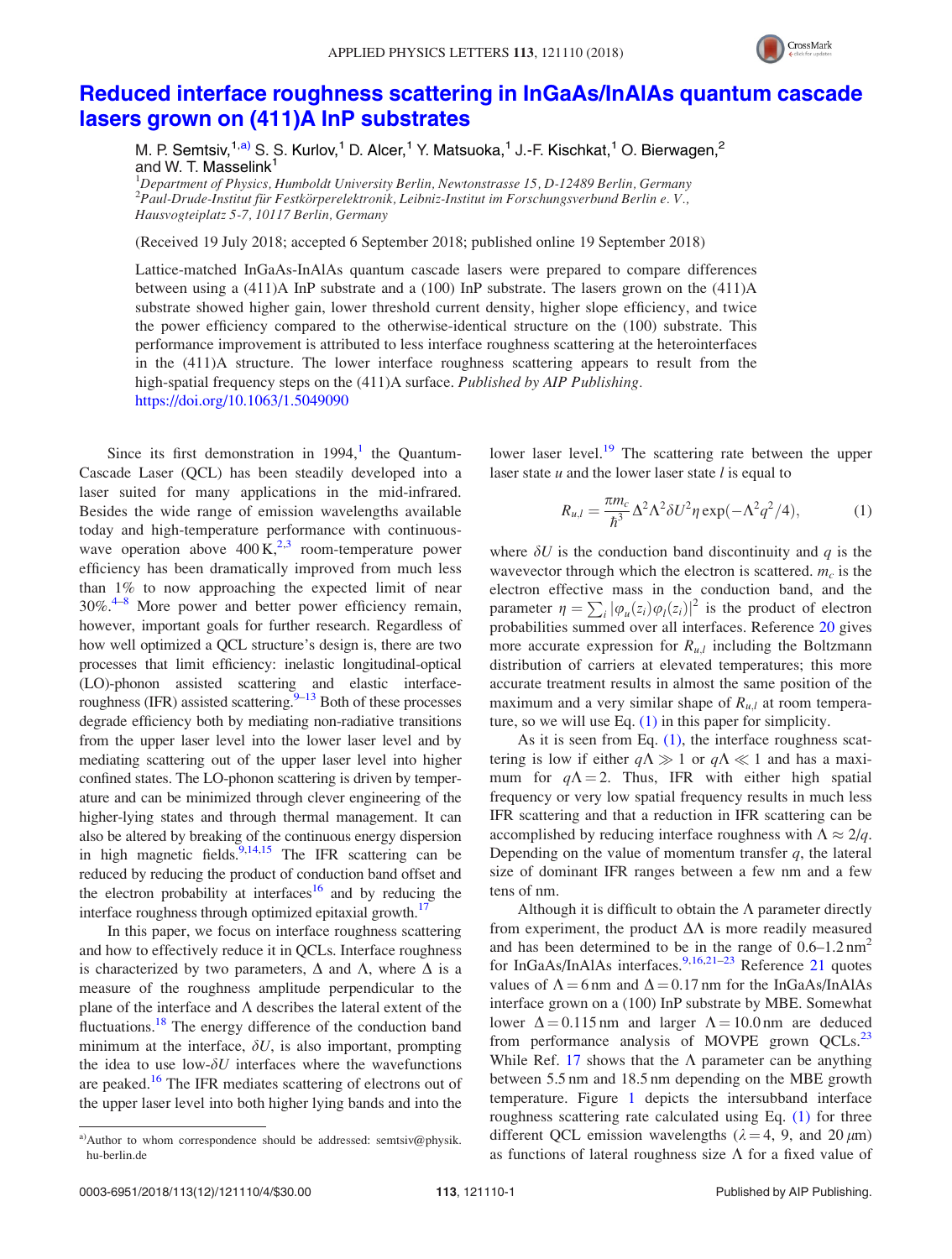<span id="page-2-0"></span>

FIG. 1. Intersubband interface roughness scattering rate calculated for three different emission wavelengths ( $\lambda = 4$ , 9, and 20  $\mu$ m) as functions of lateral roughness size  $\Lambda$  for a fixed value of  $\Delta = 0.17$  nm,  $\eta = 0.005$  nm<sup>-2</sup>,  $m_c = 0.043 m_0$ , and  $\delta U$  = 520 meV.

 $\Delta$  = 0.17 nm. As we see, the value of  $\Lambda$  = 6 nm quoted in Ref. [21](#page-4-0) results in nearly the highest scattering rates for QCLs emitting in the spectral range between 9 and 20  $\mu$ m. Therefore, any substantial change of the lateral morphology of the interfaces should lead to improvement in QCL performance for this spectral range.

Commonly used methods for achieving an almost atomically flat epitaxial growth front include growth at high temperatures, the use of growth interruptions, and optimization of the III/V ratio. Another method to achieve smoother interfaces which has not yet been used in QCLs is the use of off-cut substrates. The off-cut substrates introduce monolayerhigh steps into the growth front, but these steps are more regular than the random monolayer-high islands on the exact (100) surface, and are characterized by a different lateral size  $\Lambda$ . Growth proceeds in the step-flow mode, reducing fluctuations with random lateral extent. One of the common off-cuts in zincblende substrates is the (411)A orientation; this orientation is equivalent to a  $(100)$  orientation that is tilted by  $19.5^\circ$  in the [011] direction. (411)A oriented substrates are known to support a very flat surface morphology during the epitaxy with 1.8 nm long terraces along the  $[\overline{1}, 2, 2]$  direction on InP,<sup>[24](#page-4-0)</sup> which is much shorter than the  $\Lambda = 6$  nm, quoted for the random fluctuations in InGaAs/InAlAs interfaces grown on the exact (100) InP substrate. The (411)A orientation is known to allow higher electron mobility and narrower photoluminescence in quantum wells  $(QWs)$ .<sup>24–26</sup> Our own results on InGaAs/InAlAs double-QW structures lattice-matched to InP have confirmed a marked increase in the electron mobility in  $(411)$ A oriented samples<sup>[27](#page-4-0)</sup> and have inspired us to investigate if a reduced intrasubband scattering seen in transport translates into a reduction in intersubband scattering that is detrimental to QCL operation. In this letter, we compare the intersubband scattering due to IFR scattering in lattice-matched QCLs grown on (411)A to (100) InP substrates. We show that, indeed, the QCLs grown on (411)A InP substrates have twice the power efficiency, higher slope efficiency, higher gain, and lower threshold current density compared to those with (100) orientation.

Based on the above considerations (see Fig. 1), QCLs with an emission wavelength of  $9 \mu m$  are well suited to study the effect of the substrate orientation on IFR scattering. The QCL design is based on InGaAs/InAlAs heterosystem lattice-matched to InP and uses the so-called "dual-upperstate to multiple-lower-state" active region published by Fujita and co-authors.<sup>[28](#page-4-0)</sup> Two QCL wafers were grown one after another using the same doping, the same waveguide structure, and the same growth temperature of  $500^{\circ}$ C: one on the conventional (100) oriented InP substrate as a reference (our Reference Number 2-2003) and one on a (411)A oriented substrate (Reference Number 2-2025). Both wafers show sharp X-ray rocking curves with distinct satellites, which allow a good estimation of the average growth rate. Simulation of the rocking curves gives the following average layer thickness deviation from the nominal design thicknesses:  $+1.5\%$  for the reference wafer grown on the (100) substrate and  $+2.9\%$  for the wafer grown on the (411)A substrate. These small deviations cannot account for the sub-stantial difference in QCL performance.<sup>[29](#page-4-0)</sup> Reproducibility of the same active region doping level was confirmed by Hgprobe capacitance-voltage measurements. For that purpose, the top InP contact and cladding layer were removed on a piece of wafer by selective wet etching using concentrated HCl. The measurements indicate an average active region doping level of  $1.4(\pm 0.2) \times 10^{16}$  cm<sup>-3</sup> for the reference wafer grown on the (100) substrate and  $1.2(\pm 0.2) \times 10^{16}$  cm<sup>-3</sup> for the wafer grown on the (411)A substrate. These measurements of the bulk doping give a two-dimensional carrier concentration per cascade of  $N_{2D} = 9.5 \times 10^{10} \text{ cm}^{-2}$  and  $8.1 \times 10^{10} \text{ cm}^{-2}$ , respectively.

The wafers were processed into ridge waveguides of approximately  $30 \mu m$  width using conventional photolithography and wet chemical etching. The ridges on the (411)A substrate were oriented along the  $[1\bar{1}0]$  direction, so that the ridge facets could be simply cleaved perpendicular to the laser ridge [as on (100) substrates]. The laser sidewalls were electrically insulated with  $SiO<sub>2</sub>$ . Top contacts of Cr/Au and back contacts of AuGe/Cr/Au were thermally evaporated and annealed at 300 °C for 2 min in a 1:10  $H_2:N_2$  atmosphere. The top contact was additionally coated with  $5 \mu m$  galvanic gold, including cleaving gaps every 2 mm. The QCLs of various lengths were cleaved, soldered on CuW submounts, and characterized in a closed-cycle cryostat at various temperatures between  $60 K$  and  $280 K$  in the pulsed mode  $(150 \text{ ns} \text{ pulses},$ 10 kHz repetition frequency). The lasers operate also at room temperature and above; the temperature range of 60–280 K is used because our cryostat can maintain stable temperature only within this range.

Figure [2](#page-3-0) compares the power efficiency (ratio of laser power out to electrical power in; also called wall-plug efficiency) of the QCL grown on a (411)A substrate and the reference QCL grown on a (100) InP substrate at 280 K. We observe more than a twofold increase in the maximum power efficiency due to reduced IFR scattering resulting from the use of the (411)A substrates. The scale of the power efficiency improvement varies somewhat from laser to laser but falls approximately in the range between two- and threefold. Improved power efficiency is ultimately the motivation for this investigation but depends on several factors including threshold current density, slope efficiency, and dynamic range. $30$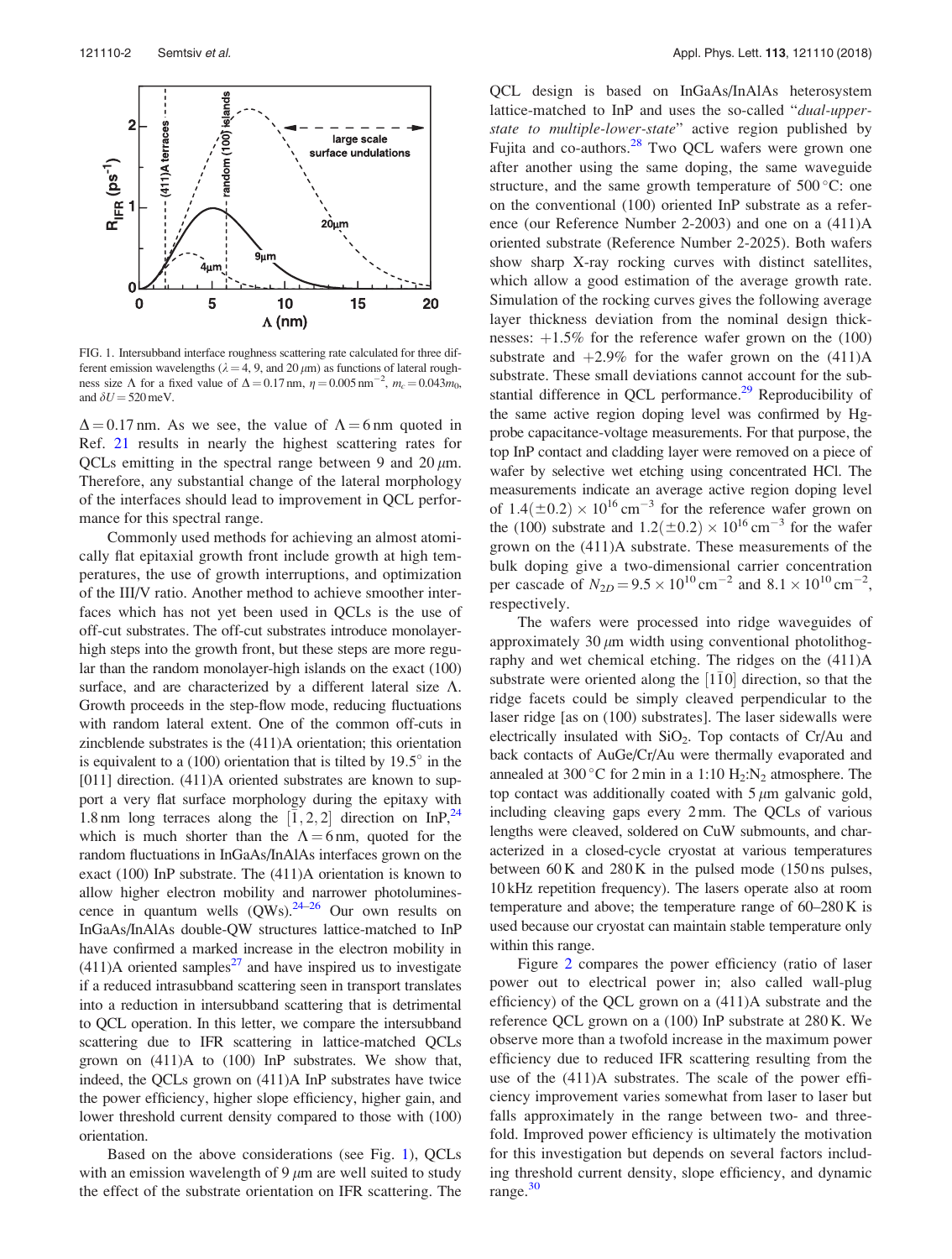<span id="page-3-0"></span>

FIG. 2. Power (wall plug) efficiency as a function of the current density compared for the same QCL structures grown on (411)A and (100) oriented InP substrates as indicated. Both lasers were 4 mm long. The lasers grown on (411)A and (100) substrates had  $24.4 \mu m$  and  $32.7 \mu m$  wide ridges, respectively.

As seen in Fig. 3 (top panel), the threshold current density is consistently lower for the laser grown on the (411)A substrate. We attribute this improvement to reduced scattering out of the upper laser level as well as, perhaps, a narrower gain region—we were unable to measure sub-threshold electroluminescence. The (411)A advantage becomes smaller at higher temperatures due to an increasing influence of phonon scattering. Figure 3 (bottom panel) depicts the slope efficiency as a function of temperature for the QCLs grown on (411)A and (100) oriented InP substrates. For temperatures



FIG. 3. Top panel: Threshold current densities as functions of temperature for otherwise identical QCL structures grown on (411)A and (100) oriented InP substrates. The lasers grown on (411)A and (100) substrates had 24.4  $\mu$ m and 32.7  $\mu$ m wide ridges, respectively, and were 4 mm in length. Bullets are experimental data and the lines are simple exponential fits:  $J_0 \exp(T/T_0)$ . Bottom panel: Slope efficiency functions of temperature for otherwise identical QCL structures grown on (411)A and (100) oriented InP substrates. The lasers grown on  $(411)A$  and  $(100)$  substrates had 24.4  $\mu$ m and  $32.7 \mu m$  wide ridges, respectively, and were 4 mm in length. Bullets are experimental data and the lines are simple exponential fits:  $\eta_0 \exp(-T/T_1)$ .

above 150 K, the slope efficiency is generally about  $50\%$ higher for the QCL grown on (411)A substrate compared to the reference QCL. At very low temperatures, the slope efficiency for the (411) QCL saturates, probably due to some freeze-out in this low-doped structure. We have also tested wider (33.2  $\mu$ m) lasers processed out of the same (411)Aoriented QCL wafer. These have shown very similar temperature behavior (T<sub>0</sub> = 217 K and T<sub>1</sub> = 234 K), compared to the data of Fig. 3. Thus, differences in transient thermal effects can be neglected for such a low duty cycle of 0.15%.

Figure 4 depicts the threshold current density for the QCLs grown on (411)A and (100) InP substrates as a function of the reciprocal cavity length and gives us the values of the waveguide loss coefficient  $\alpha_w$  and the modal gain coefficient  $g\Gamma$ . Consistent with the other data, we obtain higher modal gain for the QCL grown on the off-cut substrate. On the other hand, the waveguide loss coefficient for the (411) QCL was also higher. The reason for the latter result is not clear but is probably due to differences in optical absorption within the dielectric, since the expected free carrier absorption within the active region is smaller than what is measured in either laser.

This study was motivated by the observed difference in intrasubband IFR scattering between (100) and (411) oriented structures, resulting in the (411) structures having much higher electron mobility than (100) structures.<sup>[27](#page-4-0)</sup> In that study, a double QW structure was used to increase the overlap of the electronic wavefunction with the interface in order to emphasize the IFR scattering. Those structures were much higher doped than QCL structures—about  $1 \times 10^{12} \text{ cm}^{-2}$ , resulting in a relatively large Fermi wavevector  $k_F$ . For intraband scattering, the most important scattered wavevector is  $q = 2k_F$ , which for these structures was about 0.5 nm<sup>-1</sup>, similar to intersubband scattering for  $\lambda = 9 \mu m$ . Similarly, the value of  $\Lambda$  relevant for PL exciton linewidth studies is also about  $0.5 \text{ nm}^{-1}$ .<sup>[24](#page-4-0)</sup> For this reason, all three of these experiments probe a similar lateral roughness parameter  $\Lambda$ . Consistent with the mobility and PL studies, the intersubband IFR scattering was significantly smaller in the (411) QCL structures compared to the (100) structures. This difference in



FIG. 4. Threshold current densities as functions of the reciprocal laser length for otherwise identical QCL structures grown on (411)A and (100) oriented InP substrates. Bullets are experimental data and the lines are fits, using the listed parameters of  $\alpha_w$  and  $g\Gamma$ . The lasers were cleaved into 2-mm, 4-mm, 6-mm, and 8-mm long bars. The lasers grown on a (411)A substrate had 24.4  $\mu$ m wide ridges, and the laser grown on a (100)A substrate had 32.7  $\mu$ m wide ridges.